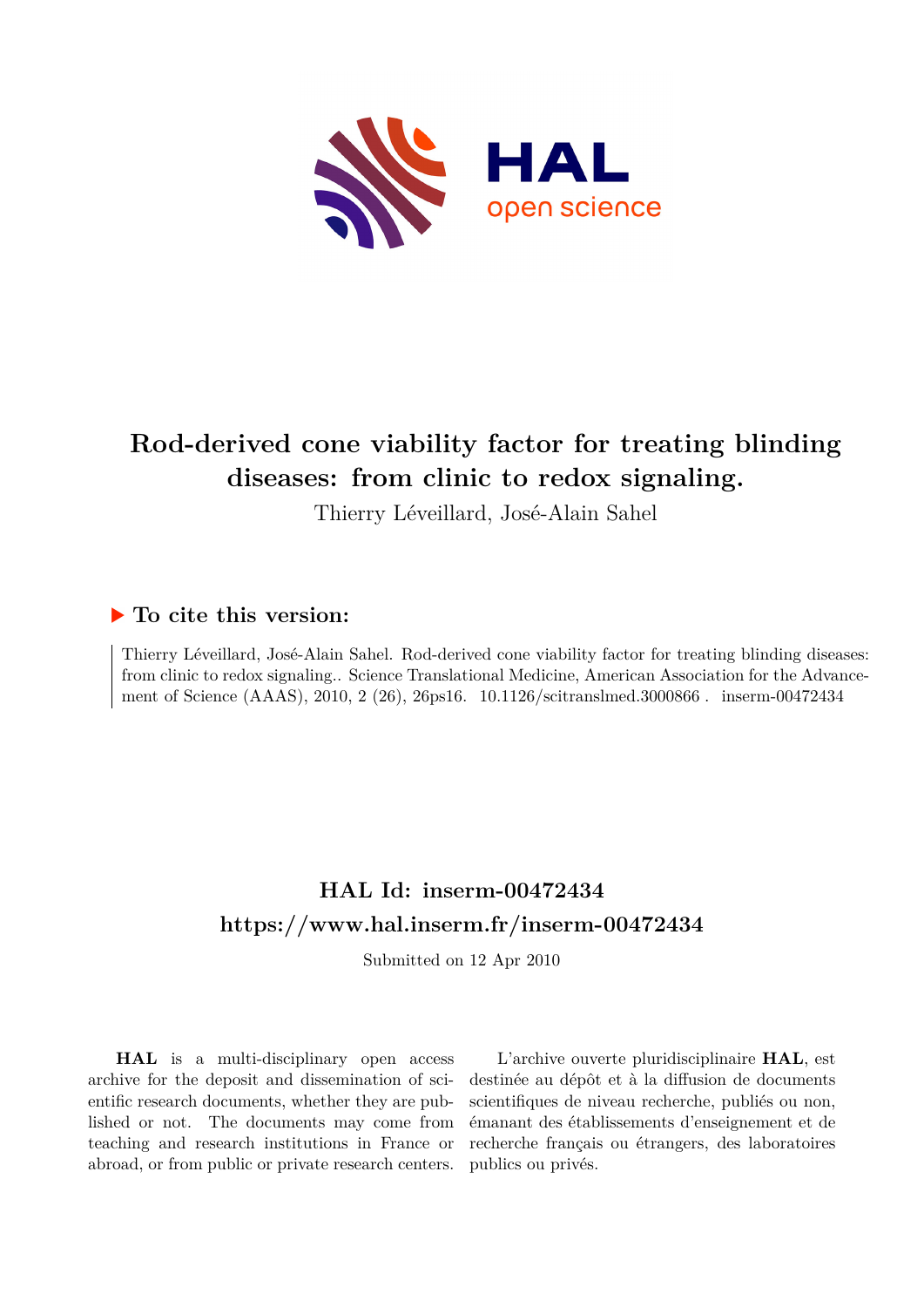## *Rod-derived cone viability factor for treating blinding diseases: from clinic to redox signaling*

**Thierry L**é**veillard** 1 \* **, Jos**é**-Alain Sahel** 1 2 3 4

*Institut de la vision 1 INSERM : U968 , Universit*é *Pierre et Marie Curie - Paris VI , CNRS : UMR7210 , FR*

*Service du professeur Sahel 2 Centre hospitalier national d*'*ophtalmologie des 15-20 , FR*

*Institute of Ophthalmology 3 University College of London (UCL) , GB*

*Fondation Ophtalmologique Adolphe de Rothschild 4 Fondation Ophtalmologique Adolphe de Rothschild , Paris,FR*

\* Correspondence should be adressed to: Thierry Léveillard <thierry.leveillard@inserm.fr >

#### **Abstract**

**The identification of one mechanism that causes vision loss in inherited degenerative retinal disorders revealed a new signaling molecule that represents a potential therapy for these currently untreatable diseases. This protein, called rod-derived cone viability factor (RdCVF), maintains the function and consequently the viability of cone photoreceptor cells in the retina; mice that lack this factor exhibit a progressive loss of photoreceptor cells. The gene encoding RdCVF also encodes, by differential splicing, a second product that has characteristics of a thioredoxin-like enzyme and protects both photoreceptor cells and, more specifically, its interacting protein partner, the tau protein, against oxidative damage. This signaling pathway potentially links environmental insults to an endogenous neuroprotective response.**

## **INTRODUCTION**

The retina, an intimate part of the brain, has proven to be an extraordinary fruitful model for neurobiologists and developmental biologists for more than a century. We now have remarkable knowledge about the physiology of this light-sensing organ (Fig. 1) and of multiple genes contributing to its development, maintenance, and functions. The complexity of the retina accounts for its vulnerability: Inherited retinal degeneration disorders, including retinitis pigmentosa (RP) and Leber congenital amaurosis (LCA), can be caused by mutations in a wide variety of genes in human and animal models. Degeneration of photoreceptors cells (neurons in the retina that convert photons into electrophysiological signals) can be caused by mutations in genes coding not only for proteins of the phototransduction cascade but also, surprisingly, in many other genes expressed more widely throughout the body. Currently, one of the major challenges for scientists and ophthalmologists working in this field is to provide both rationales for therapeutic interventions to prevent blindness and clinically relevant proofs of concept.

## **TREATMENT STRATEGIES FOR DEGENERATIVE RETINAL DISEASES**

#### **Gene therapy**

The successful ongoing gene therapy trial using the RPE65 gene for treating patients suffering from LCA—an autosomal recessive disorder—is at the cutting edge of translational research (1 ). RPE65 was identified in 1993 (2 ); mutations in this gene were found to cause some cases of LCA in humans in 1997 and in dog in 1998 (3 – 5). In 2001, the disease was successfully cured in a dog model of LCA by the delivery of a normal copy of the gene (6 ). The efficacy of this corrective gene therapy approach was confirmed in subsequent clinical trials conducted by three independent groups in 2008  $(7, 8, 9, 10)$ . This success story, even though it resuscitated interest in gene therapy, has to be positioned in its medical context: the RPE65 mutations cause only 2% of the autosomal inherited retinal degenerations, and consequently this approach is applicable only to a limited number of patients.

#### **Cell replacement**

Alternatively to the corrective gene therapy approach, replacement of the missing cells with functional photoreceptor cells has been attempted for decades. The major hurdle of that strategy is the need to establish synaptic connectivity between the transplanted cells and the inner neurons: the bipolar and the horizontal cells. of the grafted animal. The problem has recently been addressed by grafting photoreceptor precursor cells from a stage corresponding to the onset of expression of the transcription factor Nrl, which is involved in photoreceptor differentiation (11 ). Again, this discovery has to be positioned into the perspective of its implementation into clinical practice. Because that step of retinal development occurs during a fetal stage of human development, the availability of material for grafting will be a major limitation. A more effective strategy may rely on human stem cells genetically engineered to reach the proper stage of photoreceptor differentiation as represented by the onset of NRL expression, but the use of such cells is currently only a promise for the future (12 ).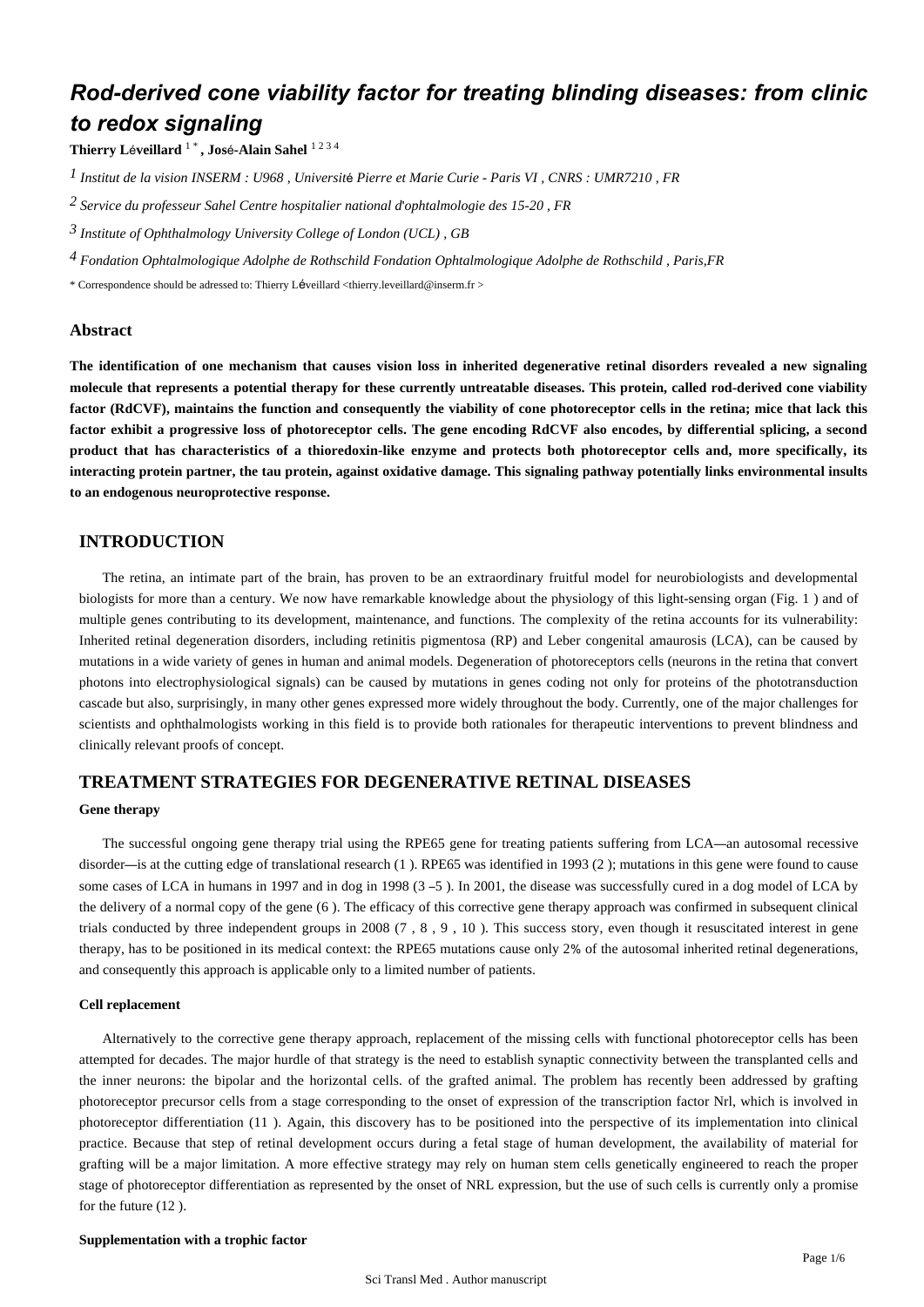Our approach to the question was inspired by the sequential occurrence of the clinical manifestations in the retinal degeneration disorders. In patients suffering from RP, the most common form of these genetic diseases, the vision loss develops in two successive steps. Early in adulthood, these patients lose their ability to see in dim light conditions (referred to as a loss of night vision), which corresponds to the loss of function and degeneration of rod photoreceptors. This change is felt as a minor handicap, especially in individuals affected by congenital stationary night blindness, another type of inherited retinal disease characterized exclusively by lack of rod function; in our current well-illuminated environment, these people retain an almost normal way of life (13 ). For patients with RP, the disease then progresses through a debilitating step resulting from loss of function and degeneration of the second class of photoreceptors, the cones, that dominate at the center of the retina and are required for color vision. Cones represent only 3 to 5% of all photoreceptors in most mammals, but their role for vision is essential. This secondary event leads to central vision loss and potentially complete blindness.

Because the cones underlie all visual functions in a lighted environment, we deemed cone rescue a clinically relevant target. We studied the mechanism of the secondary degeneration of cone photoreceptors in a commonly used model of RP, the rd1 mouse. This mouse carries a spontaneous mutation in the gene encoding the beta subunit of the rod-specific phosphodiesterase 6 (Pde6b ). Recessive mutations in the corresponding gene in humans can lead to RP. Although this gene is not expressed by cone cells, they nevertheless degenerate after the loss of rods, and various hypotheses were put forth to explain this mystery. To discriminate among the possibilities, we demonstrated that grafting normal photoreceptors (97% rods) into the eye of the rod-less rd1 mouse before the cones degenerate exerts a positive effect on the host retina cones even when the cones are at some distance from the transplant (16 , 17 ). Subsequent work in vitro showed that this paracrine protective activity was carried by molecules, most likely proteins, that are secreted in the presence of rods (18 , 19 ). Globally, this part of our work revealed the existence of proteins that we designated as rod-derived cone viability factors (RdCVFs) and parallels the work of Punzo et al. (20 ). We predicted that these proteins were expressed and secreted specifically in the presence of rods in the retina and that their expression was lost following rod death in the first phase of the disease. This loss would then trigger cone degeneration through a mechanism reminiscent of a phenomenon observed during neuronal development, when the loss of trophic factors —which are required for neuronal survival—results in the death of some neurons (21 ). These RdCVFs would be particularly well suited for preventing the secondary degeneration of cones and for treating RP at a stage in which night blindness is associated with moderate central visual impairment, an approach that is almost independent of the causative mutations.

#### **CHARACTERIZATION OF GENES ENCODING RdCVFs**

To identify the genes encoding RdCVFs, we applied a systematic strategy based on function rather than sequence similarity, because no similar proteins were described at that time in the retina. We constructed a cDNA expression library from normal mouse retinal tissue with the assumption that the mRNAs encoding these factors would be included in it. To screen this library, in view of the very limited number of cones in mammalian retinas, we developed a cone survival assay made of dispersed cultured cells from the retina of chicken embryos. In these cultures, and in the absence of developmental cues, the retinal precursors differentiate as photoreceptors by a default pathway (22 ). After confirming that these cells respond to the trophic activity of the normal mouse retina (19 ), we screened more than 200,000 clones and identified a cDNA encoding the first 109 residues of a protein that we referred to as RdCVF (23 ). RdCVF protein expression is rod-dependent in the mouse; when administered by a sub-retinal injection, RdCVF prevents rd1 mouse cones from degenerating.

The cDNA we identified represents the Nucleoredoxin-like (Nxnl1 ) gene, which encodes two products via alternative splicing. The product identified in our screen is a truncated thioredoxin-like protein with no enzymatic activity; the other product is the full-length protein, which is predicted to have enzymatic activity (Fig. 2 ). Interestingly, the thioredoxin family of proteins protects against oxidative stress, a role that has been described in great detail (24 ). In the horseshoe crab Carcinoscorpius rotundicauda , the gene encodes a protein —RdCVFL—that comprises an entire thioredoxin fold and exhibits thiol-oxidoreductase activity (25 ). We subsequently identified in silico a paralogous gene in mice, Nxnl2 , that also encodes both a truncated thioredoxin named RdCVF2—for which we demonstrated protective activity toward cones—and RdCVF2L, which contains an entire thioredoxin fold (26 ).

## **POTENTIAL THERAPEUTIC VALUE OF RdCVF**

Because our claim is that the RdCVF could be used to treat cone degeneration in RP regardless of which rod-specific gene is mutant, we tested its therapeutic value in a different model of RP, the transgenic P23H rat. Whereas the rd1 mouse models human PDE6B mutations that account for 4% of the recessively inherited retinal degenerations, the P23H rat is a model of autosomal dominant RP in which the rats carry the human rhodopsin gene containing an RP-associated mutation that causes 25% of the dominantly inherited retinal degenerations. Sub-retinal injection of RdCVF in the P23H rat resulted in protection against the secondary degeneration of cones that normally occurs—proof of concept that this therapy would be useful for large cohorts of RP patients (27). Even more interestingly, we demonstrated that RdCVF prevents the loss of function of cone photoreceptors in this model by testing the visual function of cones using electroretinography (ERG), which measures light-induced electrical responses in the retina. The amplitude of the protective effect recorded by ERG was five orders of magnitude higher than the survival effect measured by the viability of the cones. This intriguing observation led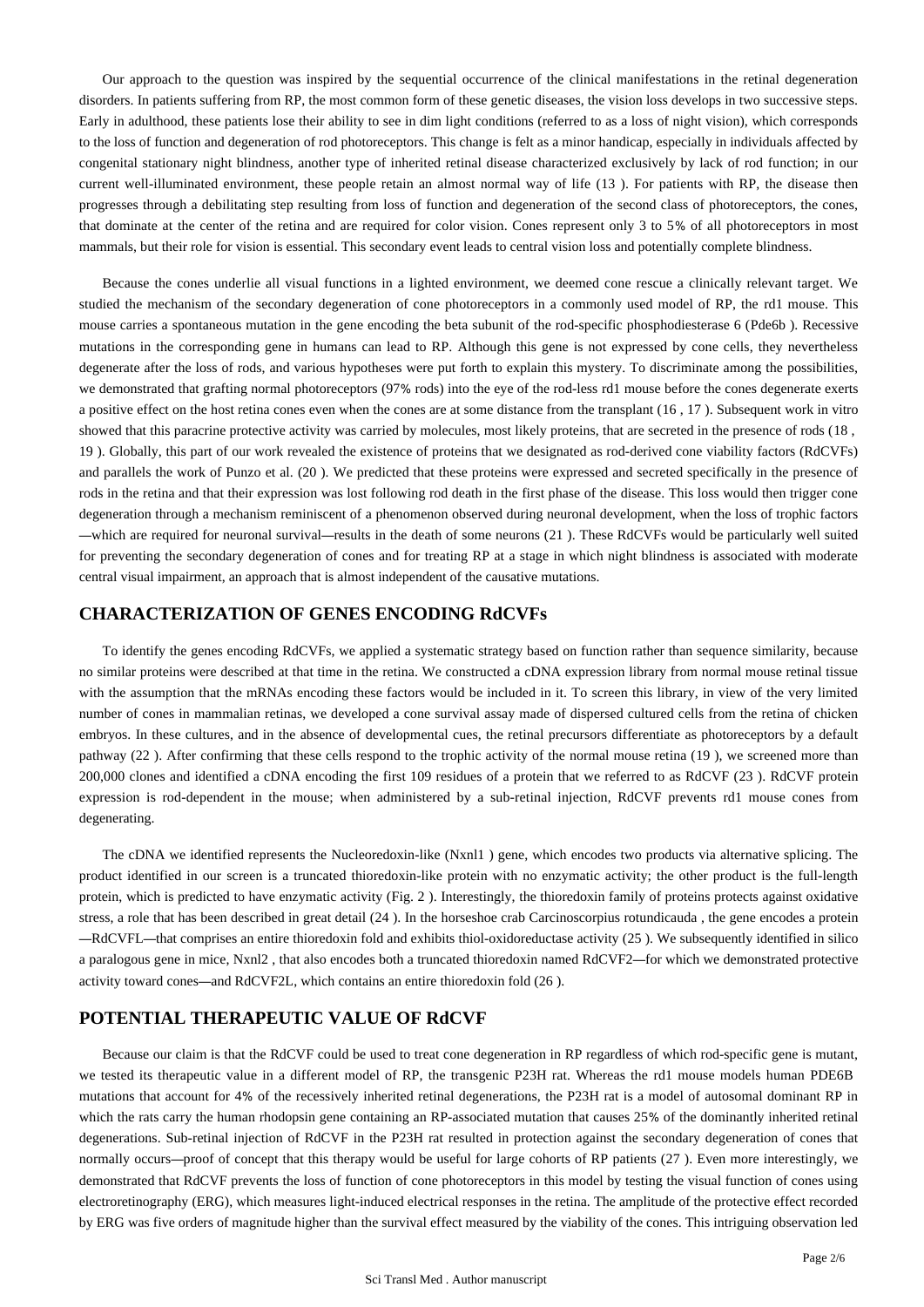us to analyze further the morphology of the outer segment of the cones, a specialized cytostructure containing the light-sensitive opsin receptors, which are required for vision. We demonstrated that the cone outer segment is significantly preserved by RdCVF, suggesting that its effect on survival might be an indirect consequence of the maintenance of a photoreceptor structure essential for vision (Fig. 3 ). This finding further enhances the therapeutic importance of RdCVF. In contrast, the only factor currently being tested in clinical trials for RP ciliary neurotrophic factor, induces an increase in the number of photoreceptor cells and a decrease in the amplitudes of light-induced electrical responses (as measured by ERG) in animal models (28 ). RdCVF's mechanism most likely involves a yet unidentified cell surface receptor expressed at the surface of the cones, similar to the mechanism of the structurally-related protein TRX80 (a cytokine produced by the truncation of the thioredoxin TRX1 at a position similar to RdCVF), which binds to a receptor on peripheral blood cells ( 29 ).

## **PROTECTION AGAINST OXIDATIVE STRESS**

Another intriguing aspect of this signaling is the fact that the trophic molecule is a member of a family of proteins that function to protect cells against oxidative stress by scavenging reactive oxygen species to maintain the appropriate intracellular redox state. The role of oxidative stress in neuronal degeneration—and more broadly in aging—is well documented. Does RdCVF participate in a redox signaling? The first insight came from the analysis of a mouse in which the Nxnl1 gene was inactivated (30 ). Cone function is normal in young Nxnl1 <sup>-/-</sup> mice, but deteriorates month-by-month as the mice age, indicating that the gene is involved in the later (but not early) developmental stages or aging. Interestingly, the rods are also affected over time, a fact that we attribute to the enzymatic function of RdCVFL more than to the trophic activity of RdCVF. This progressive retinal degeneration is associated with increasing oxidative damage, suggesting a relation between RdCVF signaling and redox signaling. A connection is indicated more directly by the observation that cone cell function in Nxnl1  $^{-/-}$  mice deteriorates faster than usual when these mice are kept under high oxygen pressure. We postulate that RdCVF is not only a therapeutic molecule but also a physiological signal involved in the maintenance of photoreceptors during aging and exposure to oxidative stress. This hypothesis is also supported by unpublished results demonstrating the increased susceptibility of the rod cells in Nxnl1 <sup>-/-</sup> mice to light-induced damage relative to those in wild-type mice. Other groups have demonstrated that oxidative stress may play a role in cone degeneration (31 ). We propose that the cone degeneration in RP may result from both the loss of a protective mechanism (that is, RdCVFs) and the increased exposure to light, and oxygen from the choriocapillaries of the eye that occurs after rod loss.

Does RdCVFL, the full-length enzymatically active product of the Nxnl1 gene, function in concert with the shorter trophic form RdCVF? It is tempting to speculate that both forms work in the same regulatory system. As an attractive hypothesis, the RdCVFL enzyme could be the sensor for oxidative conditions, coupling to the trophic protein RdCVF for an environmentally adapted response. Before addressing this question directly, we searched for RdCVFL targets by screening for interacting proteins using a proteomic approach (32 ). We identified components of the splicing machinery and actin-binding proteins as RdCVFL binding partners. The interaction with the splicosome is perhaps related to a possible regulation of Nxnl1 splicing by its protein product RdCVFL. Among the actin-binding proteins, we are particularly interested in the interaction of RdCVFL with the microtubule-associated protein tau (a protein that also interacts with actin), which is involved in the formation of neurotoxic aggregates in the brain of patients suffering from Alzheimer's disease. We found that tau is hyperphosphorylated in the retina of Nxnl1  $^{-/-}$  mice and, furthermore, that rod photoreceptor degeneration in these mice is associated with tau aggregation in the retina (30 , 32 ). In vitro, RdCVFL inhibits tau phosphorylation and limits oxidative damage of tau. In sum, we show that RdCVF signaling in the retina is a model of a defensive neuronal response against progressive oxidative damage resulting from exposure to environmental factors. This signaling might be relevant to other neurodegenerative diseases.

## **CONCLUSIONS**

What have we learned from this translational line of research? The Nxnl1 gene and, most likely, the paralogous gene Nxnl2 are part of a newly-discovered redox signaling pathway that involves an enzymatic product and a trophic factor, both encoded by the same gene. As far as we know, this is the first time that such a phenomenon has been described in the central nervous system. Before unraveling all the fine details about this pathway, we are using this knowledge to develop a therapy aimed at preventing the loss of cone function and central vision in RP patients. Our hope is that this therapy, by restoring a physiological signal, will efficiently treat the effects of a broad range of RP mutations. The delivery of RdCVF into the patient's eyes can be achieved through different routes, either by injection of the protein into the eye, expression from viral vectors, or delivery of RdCVF-producing cells that are encapsulated in a semi-permeable membrane to avoid attack by the immune system. An additional possibility came from our study of the Nxnl1 promoter (33 ). We found that under normal conditions the transcription factor VSX2 regulates the expression of Nxnl1 in bipolar cells—neurons that transmit signals from photoreceptors to ganglion cells (Fig. 1 ). That expression is lost in the rd1 retina after rod degeneration even if the bipolar cells themselves do not degenerate. Understanding this non-cell autonomous mechanism may allow recapitulating RdCVF expression in bipolar cells to preserve cone function.

In summary, over the last 12 years, we have reduced a clinical observation to a cellular model that allowed us to identify the molecular mechanism involved in cone protection. Taking this knowledge back to the organism, RdCVF is now in translation into a possible

Page 3/6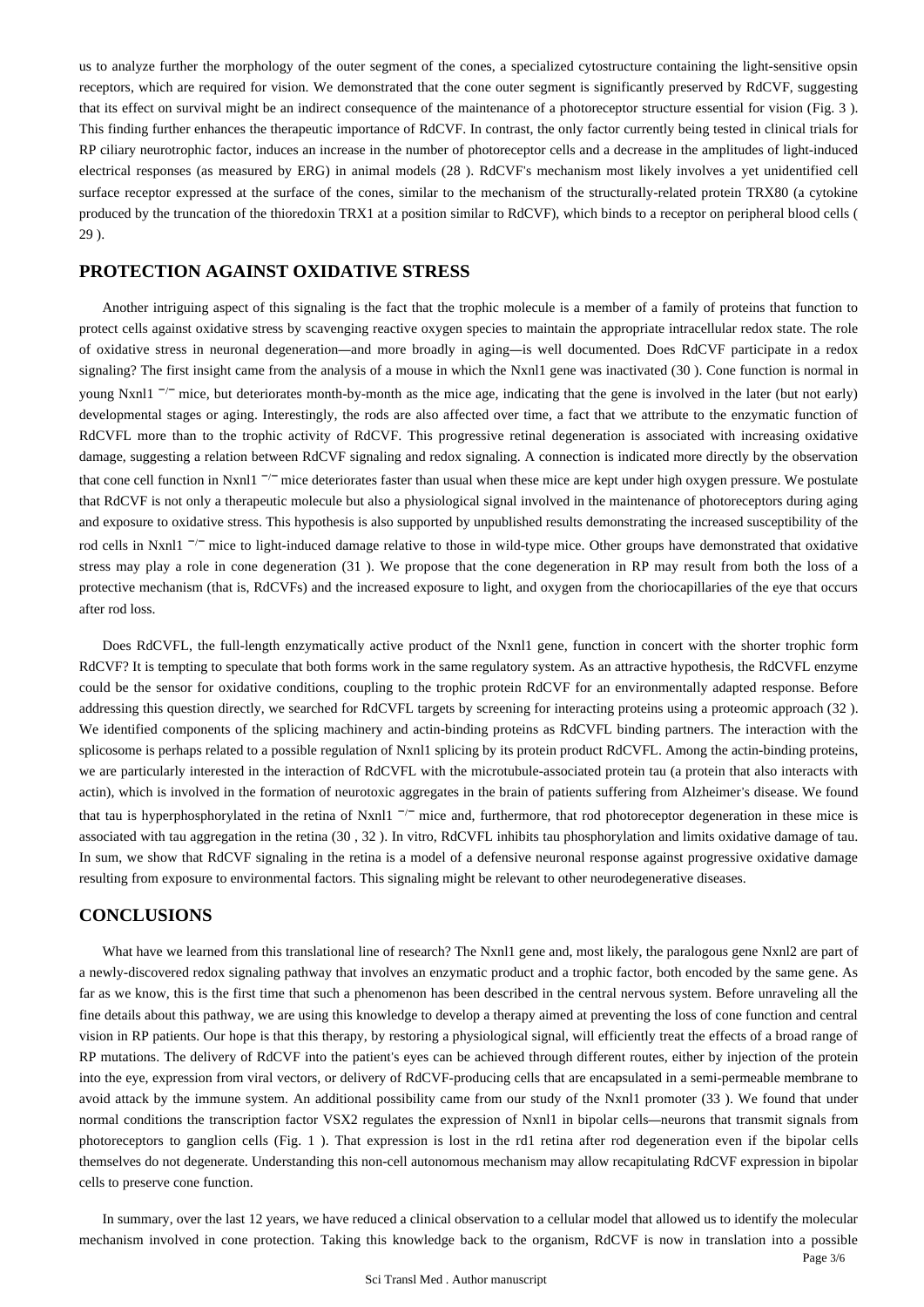therapeutic agent to treat a spectrum of degenerative eye diseases. Furthermore, these studies have increased our knowledge of an intricate biological system.

### **Ackowledgements:**

**Grant Support:** Inserm, UPMC, ANR, EVI-GENORET (FP6), Retina France, Fédération de aveugles de France, Foundation Fighting Blindness, Novartis, Fovea Pharma,.

#### **Footnotes:**

**Conflicts of interest:** T.L. and J-A.S. are patent-holders on the use of RdCVF and RdCVF2 for the treatment of retinal and neurological disease

#### **References:**

#### References and Notes

- 1 . Simonelli F , Maguire AM , Testa F , Pierce EA , Mingozzi F , Bennicelli JL , Rossi S , Marshall K , Banfi S , Surace EM , Sun J , Redmond TM , Zhu X , Shindler KS , Ying GS , Ziviello C , Acerra C , Wright JF , McDonnell JW , High KA , Bennett J , Auricchio A . Gene Therapy for Leber's Congenital Amaurosis is Safe and Effective Through 1.5 Years After Vector Administration . Mol Ther . 2009 ; Dec 1 [Epub ahead of print]
- 2 . Hamel CP , Tsilou E , Pfeffer BA , Hooks JJ , Detrick B , Redmond TM . Molecular cloning and expression of RPE65, a novel retinal pigment epithelium-specific microsomal protein that is post-transcriptionally regulated in vitro . J Biol Chem . 268 : 15751 - 15757 1993 ;
- 3 . Marlhens F , Bareil C , Griffoin JM , Zrenner E , Amalric P , Eliaou C , Liu SY , Harris E , Redmond TM , Arnaud B , Claustres M , Hamel CP . Mutations in RPE65 cause Leber's congenital amaurosis . Nat Genet  $17 \cdot 139 = 1411997$
- 4 . Gu SM , Thompson DA , Srikumari CR , Lorenz B , Finckh U , Nicoletti A , Murthy KR , Rathmann M , Kumaramanickavel G , Denton MJ , Gal A . Mutations in RPE65 cause autosomal recessive childhood-onset severe retinal dystrophy . Nat Genet . 17 : 194 - 197 1997 ;
- 5 . Aguirre GD , Baldwin V , Pearce-Kelling S , Narfström K , Ray K , Acland GM . Congenital stationary night blindness in the dog: common mutation in the RPE65 gene indicates founder effect . Mol Vis . 4 : 23 - 1998 ;
- 6 . Acland GM , Aguirre GD , Ray J , Zhang Q , Aleman TS , Cideciyan AV , Pearce-Kelling SE , Anand V , Zeng Y , Maguire AM , Jacobson SG , Hauswirth WW , Bennett J . Gene therapy restores vision in a canine model of childhood blindness . Nat Genet . 28 : 92 - 95 2001 ;
- 7 . Maguire AM , Simonelli F , Pierce EA , Pugh EN Jr , Mingozzi F , Bennicelli J , Banfi S , Marshall KA , Testa F , Surace EM , Rossi S , Lyubarsky A , Arruda VR , Konkle B , Stone E , Sun J , Jacobs J , Dell'Osso L , Hertle R , Ma JX , Redmond TM , Zhu X , Hauck B , Zelenaia O , Shindler KS , Maguire MG , Wright JF , Volpe , McDonnell NJ, Auricchio A, High KA, Bennett J. Safety and efficacy of gene transfer for Leber's congenital amaurosis . N Engl J Med . 358 : 2240 - 2248 2008 ;
- 8 . Bainbridge JW , Smith AJ , Barker SS , Robbie S , Henderson R , Balaggan K , Viswanathan A , Holder GE , Stockman A , Tyler N , Petersen-Jones S , Bhattacharya SS , Thrasher AJ , Fitzke FW , Carter BJ , Rubin GS , Moore AT , Ali RR . Effect of gene therapy on visual function in Leber's congenital amaurosis . N Engl J Med . 358 : 2231 - 2239 2008 ;
- 9 . Cideciyan AV , Aleman TS , Boye SL , Schwartz SB , Kaushal S , Roman AJ , Pang JJ , Sumaroka A , Windsor EA , Wilson JM , Flotte TR , Fishman GA , Heon E , Stone EM , Byrne BJ , Jacobson SG , Hauswirth WW . Human gene therapy for RPE65 isomerase deficiency activates the retinoid cycle of vision but with slow rod kinetics . Proc Natl Acad Sci U S A . 105 : 15112 - 15117 2008 ;
- 10 . Maguire AM , High KA , Auricchio A , Wright JF , Pierce EA , Testa F , Mingozzi F , Bennicelli JL , Ying GS , Rossi S , Fulton A , Marshall KA , Banfi S , Chung DC , Morgan JI , Hauck B , Zelenaia O , Zhu X , Raffini L , Coppieters F , De Baere E , Shindler KS , Volpe NJ , Surace EM , Acerra C , Lyubarsky A , Redmond TM , Stone E , Sun J , McDonnell JW , Leroy BP , Simonelli F , Bennett J . Age-dependent effects of RPE65 gene therapy for Leber's congenital amaurosis: a phase 1 dose-escalation trial . Lancet . 374 : 1597 - 1605 2009 ;
- 11 . MacLarenv RE , Pearson RA , MacNeil A , Douglas RH , Salt TE , Akimoto M , Swaroop A , Sowden JC , Ali RR . Retinal repair by transplantation of photoreceptor precursors . Nature . 444 : 203 - 207 2006 ;
- 12 . Meyer JS , Shearer RL , Capowski EE , Wright LS , Wallace KA , McMillan EL , Zhang SC , Gamm DM . Modeling early retinal development with human embryonic and induced pluripotent stem cells . Proc Natl Acad Sci U S A . 106 : 16698 - 16703 2009 ;
- 13 . Wright AF . A searchlight through the fog . Nat Genet . 17 : 132 134 1997 ;
- 14 . Milam AH , Li ZY , Fariss RN . Histopathology of the human retina in retinitis pigmentosa . Prog Retin Eye Res . 17 : 175 205 1998 ;
- 15 . Sahel JA , Mohand-Said S , Léveillard T , Hicks D , Picaud S , Dreyfus H . Rod-cone interdependence: implications for therapy of photoreceptor cell diseases . Prog Brain Res . 131 : 649 - 661 2001 ;
- 16 . Mohand-Said S , Hicks D , Simonutti M , Tran-Minh D , Deudon-Combe A , Dreyfus H , Silverman MS , Ogilvie JM , Tenkova T , Sahel J . Photoreceptor transplants increase host cone survival in the retinal degeneration (rd) mouse . Ophthalmic Res . 29 : 290 - 297 1997 ;
- 17 . Mohand-Said S , Hicks D , Dreyfus H , Sahel JA . Selective transplantation of rods delays cone loss in a retinitis pigmentosa model . Arch Ophthalmol . 118 : 807 811  $2000 \cdot$
- 18 . Mohand-Said S , Deudon-Combe A , Hicks D , Simonutti M , Forster V , Fintz AC , Léveillard T , Dreyfus H , Sahel JA . Normal retina releases a diffusible factor stimulating cone survival in the retinal degeneration mouse . Proc Natl Acad Sci U S A . 95 : 8357 - 8362 1998 ;
- 19 . Fintz AC , Audo I , Hicks D , Mohand-Said S , Léveillard T , Sahel J . Partial characterization of retina-derived cone neuroprotection in two culture models of photoreceptor degeneration . Invest Ophthalmol Vis Sci . 44 : 818 - 825 2003 ;
- 20 . Punzo C, Kornacker K, Cepko CL. Stimulation of the insulin/mTOR pathway delays cone death in a mouse model of retinitis pigmentosa . Nat Neurosci . 12 : 44 52 2009 ;
- 21 . Oppenheim RW . The neurotrophic theory and naturally occurring motoneuron death . Trends Neurosci . 12 : 252 255 1989 ;
- 22 . Adler R , Hatlee M . Plasticity and differentiation of embryonic retinal cells after terminal mitosis . Science . 243 : 391 393 1989 ;
- 23 . Léveillard T , Mohand-Saïd S , Lorentz O , Hicks D , Fintz AC , Clérin E , Simonutti M , Forster V , Cavusoglu N , Chalmel F , Dollé P , Poch O , Lambrou G , Sahel JA . Identification and characterization of rod-derived cone viability factor . Nat Genet . 36 : 755 - 759 2004 ;
- 24 . Lillig CH , Holmgren A . Thioredoxin and related molecules--from biology to health and disease . Antioxid Redox Signal . 9 : 25 47 2007 ;
- 25 . Wang XW , Liou YC , Ho B , Ding JL . An evolutionarily conserved 16-kDa thioredoxin-related protein is an antioxidant which regulates the NF-kappaB signaling pathway . Free Radic Biol Med . 42 : 247 - 259 2007 ;
- 26 . Chalmel F , Léveillard T , Jaillard C , Lardenois A , Berdugo N , Morel E , Koehl P , Lambrou G , Holmgren A , Sahel JA , Poch O . Rod-derived Cone Viability Factor-2 is a novel bifunctional-thioredoxin-like protein with therapeutic potential . BMC Mol Biol . 8 : 74 - 2007 ;
- 27 . Yang Y , Mohand-Said S , Danan A , Simonutti M , Fontaine V , Clerin E , Picaud S , Léveillard T , Sahel JA . Functional cone rescue by RdCVF protein in a dominant model of retinitis pigmentosa . Mol Ther . 17 : 787 - 795 2009 ;
- 28 . Schlichtenbrede FC , MacNeil A , Bainbridge JW , Tschernutter M , Thrasher AJ , Smith AJ , Ali RR . Intraocular gene delivery of ciliary neurotrophic factor results in significant loss of retinal function in normal mice and in the Prph2Rd2/Rd2 model of retinal degeneration . Gene Ther . 10 : 523 - 527 2003 ;
- 29 . Pekkari K , Holmgren A . Truncated thioredoxin: Physiological functions and mechanism . Antioxid Redox Signal . 6 : 53 61 2004 ;
- 30 . Cronin T , Raffelsberger W , Lee-Rivera I , Jaillard C , Niepon ML , Kinzel B , Clérin E , Petrosian A , Picaud S , Poch O , Sahel JA , Leveillard T . The disruption of the Rod derived Cone Viability gene leads to photoreceptor dysfunction and susceptibility to oxidative stress . Cell Death Diff . in press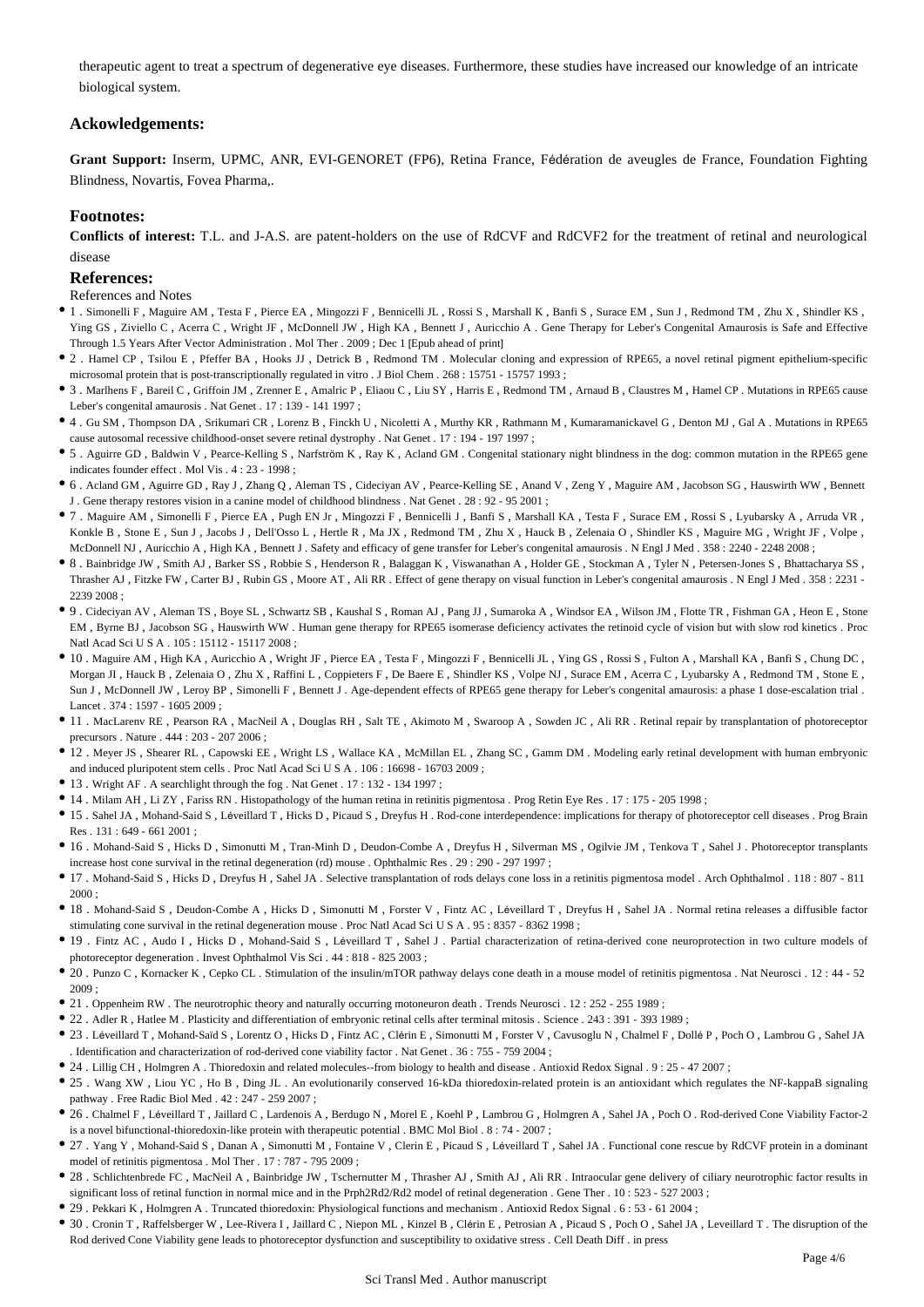- 31 . Komeima K , Rogers BS , Lu L , Campochiaro PA . Antioxidants reduce cone cell death in a model of retinitis pigmentosa . Proc Natl Acad Sci U S A . 103 : 11300 11305 2006 ;
- 32 . Fridlich R , Delalande F , Jaillard C , Lu J , Poidevin L , Cronin T , Perrocheau L , Millet-Puel G , Niepon ML , Poch O , Holmgren A , Van Dorsselaer A , Sahel JA , Lé veillard T . The thioredoxin-like protein rod-derived cone viability factor (RdCVFL) interacts with TAU and inhibits its phosphorylation in the retina . Mol Cell Proteomics . 8 : 1206 - 1218 2009 ;
- 33 . Reichman S , Kalathur RK , Lambard S , Ait-Ali N , Yang Y , Lardenois A , Ripp R , Poch O , Zack DJ , Sahel JA , Léveillard T . The homeobox gene CHX10/VSX2 regulates RdCVF promoter activity in the inner retina . Hum Mol Genet . 19 : 250 - 261 2009 ;

#### **Fig. 1**

## Organization of the retina

CREDIT: C. BICKEL/SCIENCE TRANSLATIONAL MEDICINE



#### **Fig. 2**

Schematic representation of the Nxnl1 gene and its two products, RdCVF and RdCVFL

Alternative splicing generates the truncated trophic factor and the longer thioredoxin-like enzyme. In the ribbon diagrams, the thioredoxin catalytic site is shown in yellow, the shared portion of the thioredoxin fold in red, the additional thioredoxin fold (found only in RdCVFL) in green, and the RdCVF specific loops in blue. CREDIT: C. BICKEL/SCIENCE TRANSLATIONAL MEDICINE